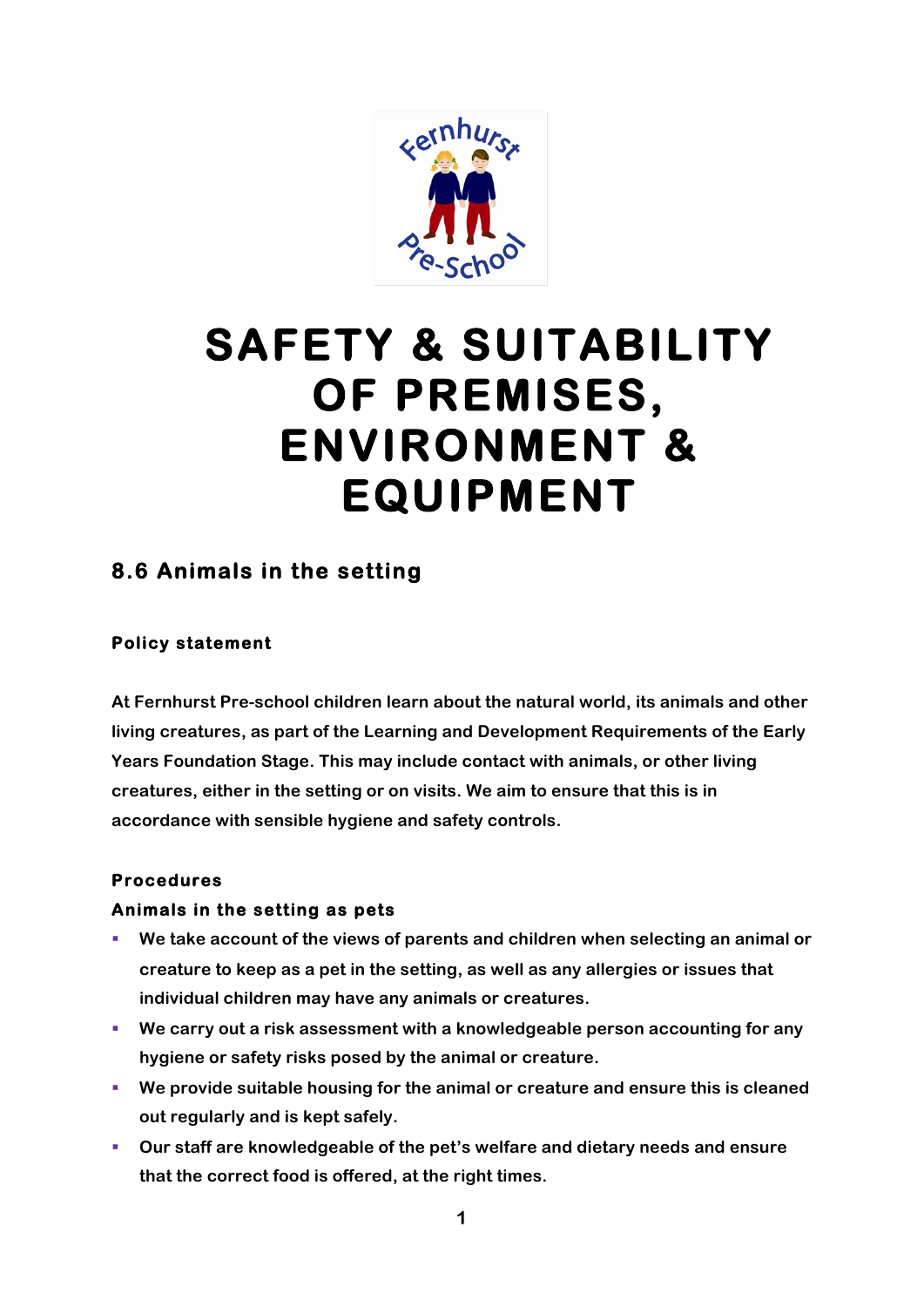- We make arrangements for weekend and holiday care for the animal or creature.
- § **We register with the local vet and take out appropriate pet care health insurance.**
- § **We make sure all vaccinations and other regular health measures, such as deworming, are up-to-date and recorded.**
- § **We teach children the correct handling and care of the animal or creature and supervise them at all times.**
- We ensure that children wash their hands after handling the animal or creature **and do not have contact with animal soil or soiled bedding.**
- § **We wear disposable gloves when cleaning housing or handling soiled bedding.**
- § **If animals or creatures are brought in by visitors to show the children, they are the responsibility of their owner.**
- **The owner carries out a risk assessment, detailing how the animal or creature is to be handled and how any safety or hygiene issues will be addressed.**

# **Visits to farms**

- § **Before a visit to a farm, we carry out a risk assessment - this may take account of safety factors listed in the farm's own risk assessment, which should be viewed.**
- § **We contact the venue in advance of the visit to ensure that there has been no recent outbreak of E.coli or other infections. If there has been an outbreak, we will review the visit and may decide to postpone it.**
- § **We follow our outings procedure.**
- § **Children wash and dry their hands thoroughly after contact with animals.**
- § **Outdoor footwear worn to visit farms is cleaned of mud and debris as soon as possible on departure and should not be worn indoors.**
- § **We advise staff and volunteers who are, or may be, pregnant to avoid contact with ewes and to consult their GP before the visit.**

# **Legal framework**

§ **The Management of Health and Safety at Work Regulations (1999)**

# **Further guidance**

§ **Health and Safety Regulation…A Short Guide (HSE 2003)**

| This policy was adopted by | <b>Fernhurst Pre-school</b> | (name of  |
|----------------------------|-----------------------------|-----------|
|                            |                             | provider) |